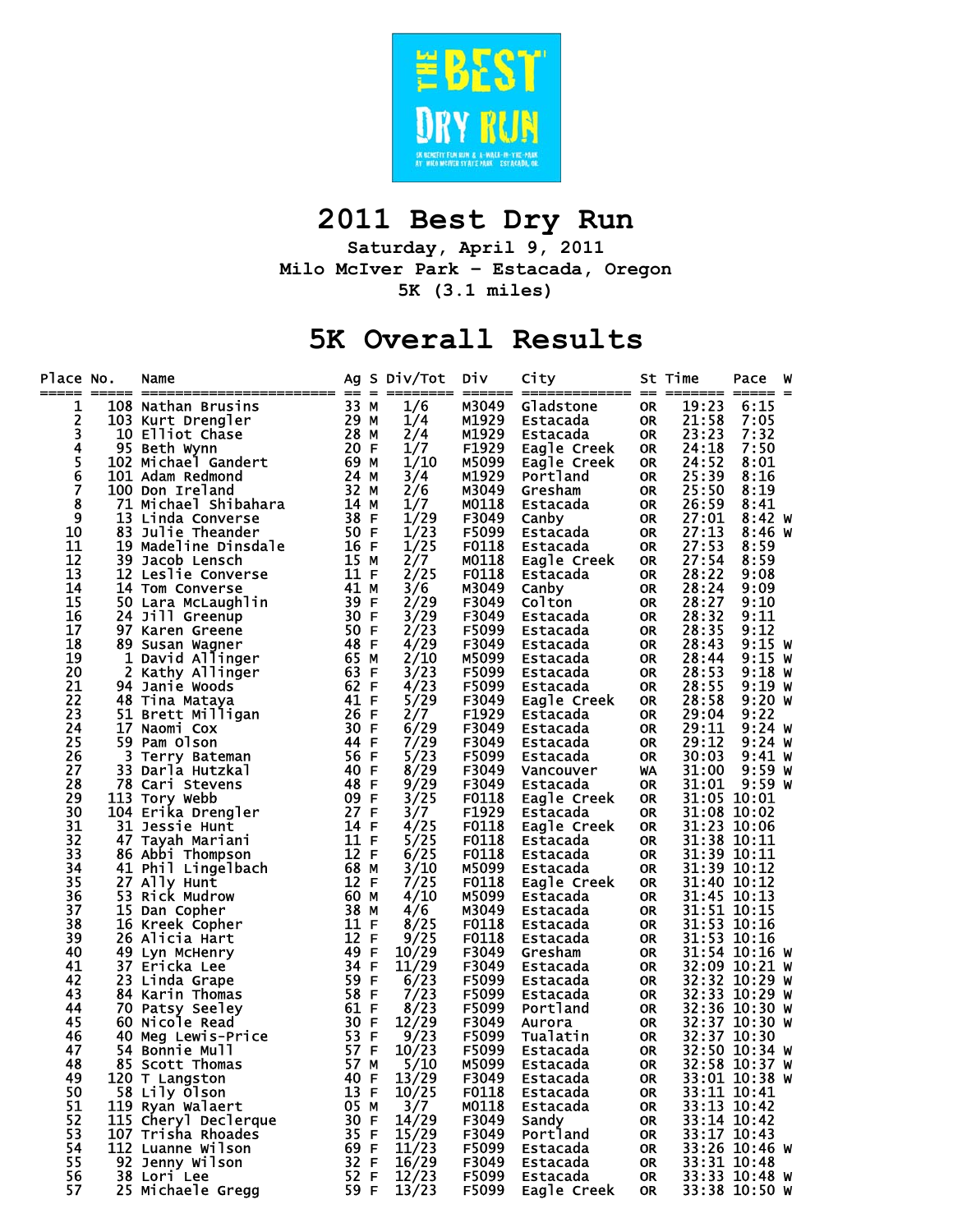| 58  | 90 Beverly Wilkinson      | 14/23<br>55 F                       | F5099<br>Estacada    | <b>OR</b> | 33:40 10:50 W |
|-----|---------------------------|-------------------------------------|----------------------|-----------|---------------|
| 59  | 45 Tracie Lougheed        | 50 F<br>15/23                       | F5099<br>Estacada    | <b>OR</b> | 33:52 10:54 W |
| 60  | 118 Cheyenne Langston     | 28 M<br>4/4                         | M1929<br>The Dalles  | <b>OR</b> | 33:54 10:55 W |
| 61  | 122 Morgan Wallaert       | 16 F<br>11/25                       | F0118<br>Estacada    | <b>OR</b> | 33:55 10:55   |
| 62  | 96 Mark Greene            | 50 M<br>6/10                        | M5099<br>Estacada    | <b>OR</b> | 34:24 11:05   |
| 63  | <b>20 Laurie Ellicott</b> | 17/29<br>37 F                       | F3049<br>Estacada    | <b>OR</b> | 34:40 11:10   |
| 64  | 75 Micah Shibley          | 12 F<br>12/25                       | F0118<br>Estacada    | <b>OR</b> | 34:48 11:12   |
| 65  | 29 Heidi Hunt             | 33 F<br>18/29                       | F3049<br>Eagle Creek | <b>OR</b> | 35:19 11:22   |
| 66  | 72 Rochelle Shibahara     | 37 F<br>19/29                       | F3049<br>Estacada    | <b>OR</b> | 35:31 11:26   |
| 67  |                           | 7/10<br>61 M                        | M5099                |           | 35:55 11:34 W |
| 68  | 44 Kim Lougheed           | 58 M<br>8/10                        | Estacada<br>M5099    | <b>OR</b> | 35:56 11:34 W |
|     | 55 Benny Nussbaumer       |                                     | Estacada             | <b>OR</b> |               |
| 69  | 52 Cathy Mudrow           | 59 F<br>16/23                       | F5099<br>Estacada    | <b>OR</b> | 36:32 11:46 W |
| 70  | 43 Terri Lloyd            | 54 F<br>17/23                       | F5099<br>Eagle Creek | 0R        | 36:33 11:46 W |
| 71  | 110 Dana Shibley          | 47 F<br>20/29                       | F3049<br>Estacada    | 0R        | 37:01 11:55   |
| 72  | 109 Erin Roden            | 30 F<br>21/29                       | F3049<br>Portland    | <b>OR</b> | 37:21 12:02   |
| 73  | 80 Tervn Tatro            | 29 F<br>4/7                         | F1929<br>Estacada    | <b>OR</b> | 38:03 12:15   |
| 74  | 87 Maddi Thompson         | 12 F<br>13/25                       | F0118<br>Estacada    | <b>OR</b> | 38:16 12:19   |
| 75  | 6 Sara Blankenship        | 11 F<br>14/25                       | F0118<br>Estacada    | <b>OR</b> | 38:16 12:19   |
| 76  | 76 Ann Snow               | $\frac{1}{22}$ /29<br>43 F          | F3049<br>Estacada    | <b>OR</b> | 38:30 12:24   |
| 77  | <b>11 Cindy Cole</b>      | 18/23<br>50 F                       | F5099<br>Estacada    | <b>OR</b> | 38:31 12:24   |
| 78  | 22 Jordyn Foster          | 16 F<br>15/25                       | F0118<br>Estacada    | <b>OR</b> | 39:33 12:44   |
| 79  | 42 Erin Lloyd             | 20 F<br>5/7                         | F1929<br>Eagle Creek | <b>OR</b> | 39:34 12:44   |
| 80  | 91 Floyd Wilson           | 67 M<br>9/10                        | M5099<br>Estacada    | <b>OR</b> | 40:03 12:54 W |
| 81  | 67 Travis Schuler         | 16 M<br>4/7                         | M0118<br>Estacada    | <b>OR</b> | 40:34 13:04 W |
| 82  | 121 Megan Wallaert        | 17 F<br>16/25                       | F0118<br>Gladstone   | <b>OR</b> | 40:35 13:04   |
| 83  | 66 Tess Schuler           | 17/25<br>18 F                       | F0118<br>Estacada    | <b>OR</b> | 40:36 13:04 W |
| 84  | 106 Luke Mariani          | 09 M<br>5/7                         | M0118<br>Estacada    | <b>OR</b> | 40:37 13:05   |
| 85  | 73 Tai Shibahara          | 08 M<br>6/7                         | M0118<br>Estacada    | 0R        | 40:45 13:07   |
| 86  | 74 Tim Shibahara          | 43 M<br>5/6                         | M3049<br>Estacada    | <b>OR</b> | 40:46 13:08   |
| 87  | 9 Donna Cancio            | 54 F<br>19/23                       | F5099<br>Gladstone   | <b>OR</b> | 41:58 13:31   |
| 88  | 5<br>Jessica Bechler      | 22 F<br>6/7                         | F1929<br>Estacada    | <b>OR</b> | 41:59 13:31   |
| 89  | 32<br>Skylar Hunter       | 12 F<br>18/25                       | F0118<br>Estacada    | <b>OR</b> | 42:01 13:32   |
| 90  | <b>18 Grace Davidson</b>  | 19/25<br>11 F                       | F0118<br>Estacada    | <b>OR</b> | 42:02 13:32   |
| 91  | 81 Jody Tavares           | 11 F<br>20/25                       | F0118<br>Estacada    | <b>OR</b> | 42:06 13:33   |
| 92  | 82 Taylor Tavares         | 17 F<br>21/25                       | F0118<br>Estacada    | 0R        | 43:18 13:57   |
| 93  |                           | 23/29<br>40 F                       | F3049                |           | 43:19 13:57   |
| 94  | 8 Alysanne Bresko         | 07 F                                | Estacada<br>F0118    | <b>OR</b> | 43:19 13:57   |
| 95  | 111 Brooklyn Bresko       | 22/25<br>33 F                       | Estacada<br>F3049    | <b>OR</b> |               |
| 96  | 79 Sarah Susbauer         | 24/29<br>33 F<br>25/29              | Molalla              | <b>OR</b> | 44:00 14:10   |
|     | 114 Melia Hayes           |                                     | F3049<br>Molalla     | <b>OR</b> | 44:00 14:10   |
| 97  | <b>57 Chris Olson</b>     | 47 M<br>6/6                         | M3049<br>Estacada    | <b>OR</b> | 44:32 14:21 W |
| 98  | 56 Bailey Olson           | 18 F<br>23/25                       | F0118<br>Estacada    | <b>OR</b> | 44:33 14:21   |
| 99  | 98 Sarah Thompson         | 10 F<br>24/25                       | F0118<br>Estacada    | <b>OR</b> | 45:11 14:33   |
| 100 | 99 Nancy Thompson         | 36 F<br>26/29                       | F3049<br>Estacada    | <b>OR</b> | 45:12 14:33   |
| 101 | 63 Sue Ann Schneider      | 55 F<br>20/23                       | F5099<br>Estacada    | <b>OR</b> | 45:13 14:34   |
| 102 | 93 Tinker Wilson          | 63 F<br>21/23                       | F5099<br>Estacada    | <b>OR</b> | 45:35 14:41 W |
| 103 | 35.<br>Thea Kuziemski     | 28 F<br>7/7                         | F1929<br>Estacada    | <b>OR</b> | 46:06 14:51   |
| 104 | 64 Cynthia Schuler        | 47 F<br>27/29                       | F3049<br>Estacada    | <b>OR</b> | 47:31 15:18 W |
| 105 | 69 Cinda Scott            | 42 F<br>28/29                       | F3049<br>Estacada    | <b>OR</b> | 47:32 15:18   |
| 106 | 65 Sandie Schuler         | $\frac{1}{2}$ $\frac{2}{3}$<br>64 F | F5099<br>Estacada    | <b>OR</b> | 47:34 15:19 W |
| 107 | 61 Gary Rehman            | 52 M<br>10/10                       | M5099<br>Estacada    | <b>OR</b> | 47:35 15:19 W |
| 108 | 105 Jenna Ammons          | 14 F<br>25/25                       | F0118<br>Estacada    | 0R        | 47:53 15:25   |
| 109 | 117 Brady Young           | 13 M<br>7/7                         | M0118<br>Eagle Creek | 0R        | 48:00 15:27   |
| 110 | 116 Jessica Young         | 40 F<br>29/29                       | F3049<br>Estacada    | <b>OR</b> | 48:19 15:33   |
| 111 | 21 Vicki Foley            | 65 F<br>23/23                       | F5099<br>Estacada    | <b>OR</b> | 56:10 18:05 W |
|     |                           |                                     |                      |           |               |
|     |                           |                                     |                      |           |               |

## **5K Results By Age Group**

| MALE AGE GROUP: 1 TO 18   |                                                      |               |                     |    |                |
|---------------------------|------------------------------------------------------|---------------|---------------------|----|----------------|
| 1 Michael Shibahara       | 14                                                   | 26:59 8:41    | 5 Luke Mariani      | 09 | 40:37 13:05    |
| 2 Jacob Lensch            | 15                                                   | $27:54$ 8:59  | 6 Tai Shibahara     | 08 | 40:45 13:07    |
| 3 Ryan Walaert            | 05                                                   | 33:13 10:42   | 7 Brady Young       | 13 | 48:00 15:27    |
| 4 Travis Schuler          | 16                                                   | 40:34 13:04   |                     |    |                |
| FEMALE AGE GROUP: 1 TO 18 |                                                      |               |                     |    |                |
| 1 Madeline Dinsdale       | 16                                                   | 27:53<br>8:59 | 14 Sara Blankenship | 11 | 38:16 12:19    |
| 2 Leslie Converse         | 11                                                   | 28:22<br>9:08 | 15 Jordyn Foster    | 16 | 39:33 12:44    |
| 3 Tory Webb               | 09                                                   | 31:05 10:01   | 16 Megan Wallaert   | 17 | 40:35 13:04    |
| 4 Jessie Hunt             | 14                                                   | 31:23 10:06   | 17 Tess Schuler     | 18 | 40:36 13:04    |
| 5 Tavah Mariani           |                                                      | 31:38 10:11   | 18 Skylar Hunter    | 12 | 42:01 13:32    |
| 6 Abbi Thompson           |                                                      | 31:39 10:11   | 19 Grace Davidson   | 11 | 42:02 13:32    |
| 7 Ally Hunt               |                                                      | 31:40 10:12   | 20 Jody Tavares     | 11 | 42:06 13:33    |
| 8 Kreek Copher            | $11$<br>$12$<br>$11$<br>$12$<br>$13$<br>$13$<br>$16$ | 31:53 10:16   | 21 Taylor Tavares   | 17 | 43:18 13:57    |
| 9 Alicia Hart             |                                                      | 31:53 10:16   | 22 Brooklyn Bresko  | 07 | 43:19 13:57    |
| 10 Lily Olson             |                                                      | 33:11 10:41   | 23 Bailey Olson     | 18 | 44:33 14:21    |
| 11 Morgan Wallaert        |                                                      | 33:55 10:55   | 24 Sarah Thompson   | 10 | 45:11 14:33    |
| 12 Micah Shibley          |                                                      | 34:48 11:12   | 25 Jenna Ammons     | 14 | 47:53 15:25    |
| 13 Maddi Thompson         | $\frac{12}{12}$                                      | 38:16 12:19   |                     |    |                |
| MALE AGE GROUP: 19 TO 29  |                                                      |               |                     |    |                |
| 1 Kurt Drengler           | 29                                                   | 21:58<br>7:05 | 3 Adam Redmond      | 24 | $25:39$ $8:16$ |
| 2 Elliot Chase            | 28                                                   | 23:23<br>7:32 | 4 Cheyenne Langston | 28 | 33:54 10:55    |
|                           |                                                      |               |                     |    |                |